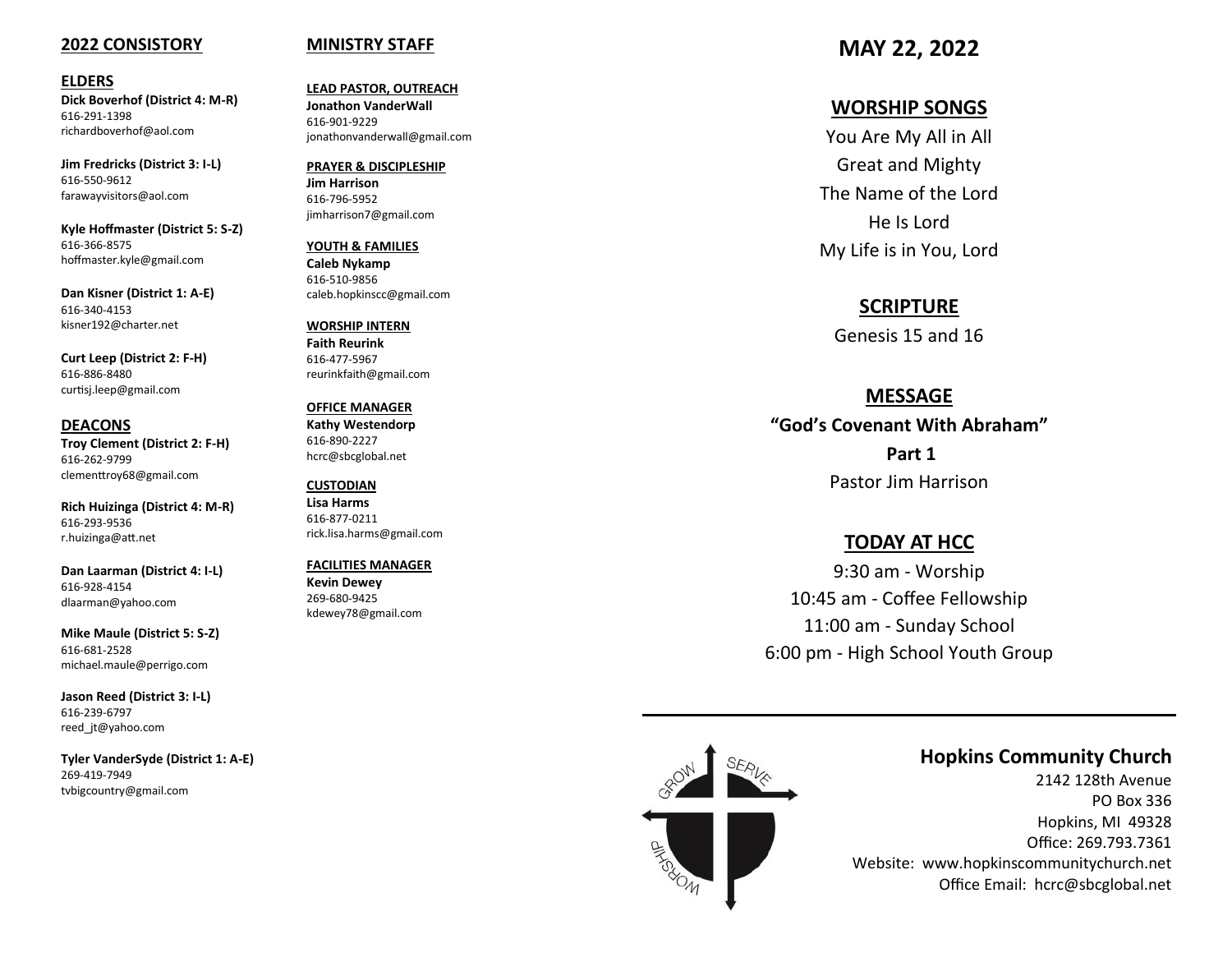## **ANNOUNCEMENTS** WEEK OF MAY 22, 2022

## **Welcome to all who are visiting today!**

Hopkids and Mary Hunderman will be leading us in singing as we celebrate our youth and graduating Seniors in today's service (Nathalia Fernandes, Jessica Peterson, Faith Reurink, Tyler Weber). Congratulations, Seniors!

**We were recently privileged to witness the public Profession of Faith of the following young people:** Lydia Athearn, Vijay DeZeeuw, Charlie Eding, Naomi Folkert, Adam Halsted, Peyton Kukor, Tally Laarman, Chase Leep, Joshua Maule, Owen Reed, Carson Reurink, Braden Wamhoff and Emma Weber. Congratulations to each of these students as they continue with their faith journey.

**HCC is happy to share that Adriel Grace VanderWall arrived on Wednesday evening, May 18.** Adriel means "flock of God" and Grace is a reminder of how we become a part of God's people. Congratulation to Pastor Jon and Bethany on the birth of a precious daughter and to Aniah, Elora and Amaris who have a new sister to love!

**Pastor Jon** will be out of the office the next couple of weeks. If you have a pastoral need or concern, please contact Pastor Caleb (616-510-9856 or [caleb.hopkinscc@gmail.com\)](mailto:caleb.hopkinscc@gmail.com) or one of the Elders. Contact information for the Elders can be found on the back of the bulletin. The church doors will be locked during the day over the next couple weeks as staffing hours do vary from day to day. If you need to access church and have a key fob, please bring it with you or let Kathy know ahead of time so we can have the church accessible for you.

**MIDDLE SCHOOL SUMMER BIBLE STUDY** will meet on Thursdays in June and July at Pavlak's Pond (1791 130th Avenue) from 10:30 AM - 1:30 PM starting on Thursday, June 9.

**HOSPITALITY TEAM** is in need of some help with greeting and coffee fellowship. If you're not already signed up to help, would you please consider helping out a few times during the year? Even if it's only making or bringing in cookies, we would love the extra help. We have some who are gone during the winter and some during the summer, so we'll work with your availability. If you can help out, please let Carol Boverhof know. Thanks so much!

**HOPKINS FOOD PANTRY** lists are included in today's bulletin for the **Summer Kids Packs**. The items listed can be brought in to church anytime and left in the shopping cart by the kitchen. With the rising inflation and increased prices for food, your donations mean so much to struggling families. Thank you for your continued support!

**ALL VETERANS** are welcome to join us for a **free photo** in uniform (optional) at the United Bank Branch in Hopkins on May 24 and May 25 from 10:00 AM-12:00 PM and 2:00-3:00 PM.

**Join us for the LAVA LAVA LUAU Vacation Bible School** at the Martin Reformed Church (1073 W. Allegan Street) June 20-23, 2022 from 9:00 —11:30 AM. Online registration is available here: [vbspro.events/p/events/martinreformed](https://vbspro.events/p/events/martinreformed)

**SON-Life Camp & Retreat Center** is looking for a HEALTH OFFICER and KITCHEN ASSISTANT for our summer camp program. Must be 18 yrs. or older to apply for the Health Officer position; 15 yrs. or older for the Kitchen Assistant position. Please check our web site, www.SON-[LifeCamp.org](http://www.SON-LifeCamp.org) for job descriptions. Apply online or email: Ben@son-[lifecamp.org](mailto:Ben@son-lifecamp.org) for more information.